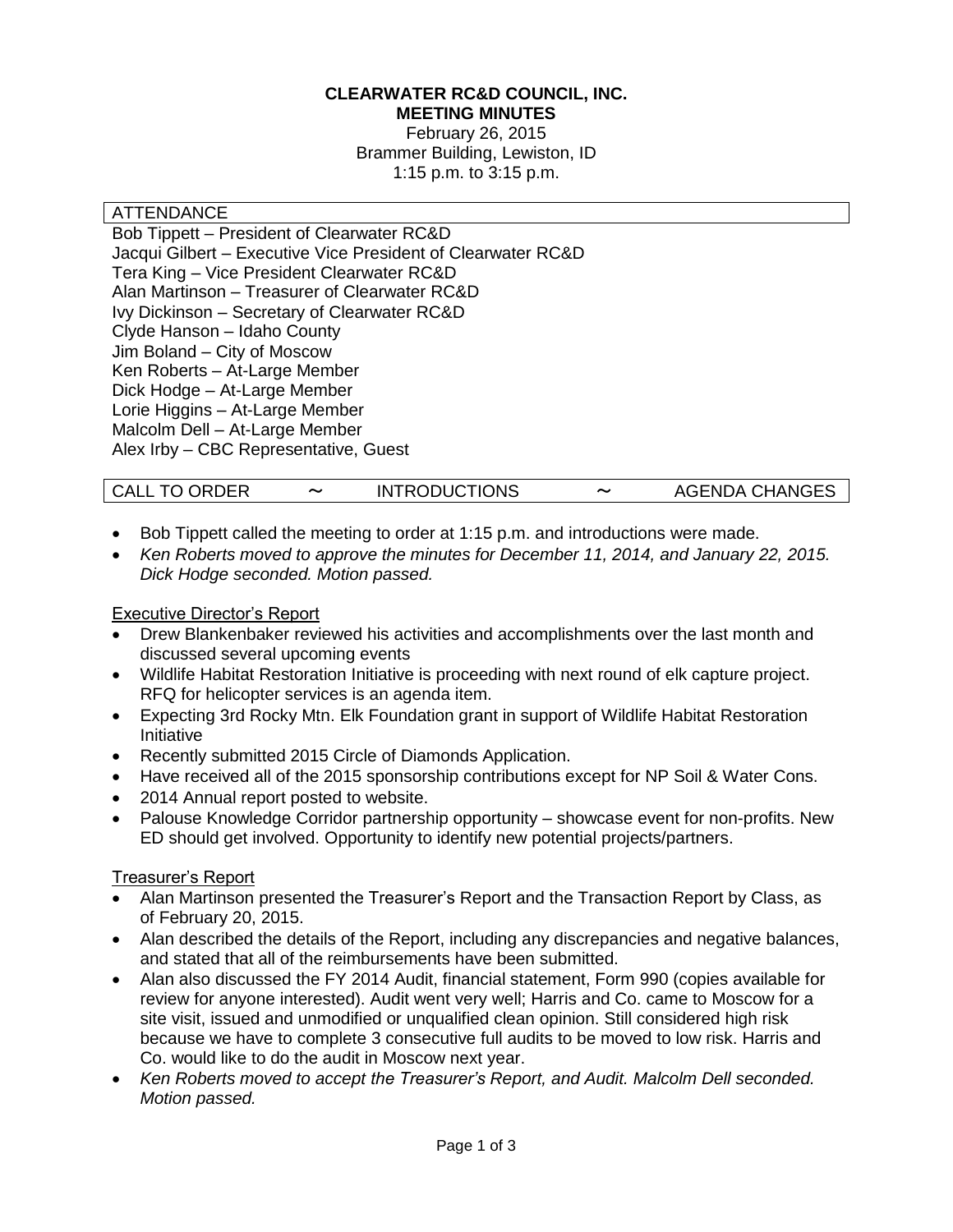# NEW BUSINESS

# Executive Director Transition

- Executive Committee had a conference call to discuss when and where to advertise this position and to identify a timeline for advertising, conducting interviews, and hiring a new ED
- Asked Drew to help us out with some of the administrative tasks associated with advertising the position and compiling applications. Executive Committee also voted an agreement into place with Drew to allow him to continue to temporarily perform some essential duties for the Council until we have a new ED in place.
- Position open through March 1<sup>st</sup>, applications will be reviewed by March  $4<sup>th</sup>$ , interviews planned for March  $9^{th}$  and 10<sup>th</sup>. Goal is to have new ED in place by April 15<sup>th</sup>.
- Executive Committee also made the decision to not take on new projects until a new ED has been hired. Probably until the end of April.

# 2015 Sustainable Forestry Teachers Tour

- Council has sponsored the tour for several years, and the Idaho Forest products Commission has approached us again about a 2015 sponsorship. They are requesting a \$300 sponsorship plus travel costs. Council has contributed \$400 in the past.
- Tour is designed to teach teachers about the Idaho Forest Products Industry.
- Ken Roberts moved to sponsor the Sustainable Forestry Teachers Tour in the amount of *\$400. Clyde Hanson seconded. Motion passed.*

# Orofino Earth Day Event

- Judy Culver from the Cottonwood BLM office approached Tera about sources for possible funding assistance to pay for bussing kids from Juliaetta School District to participate in the Orofino Earth Day celebration.
- Some council members raised concerns that if we provide funds to bus Juliaetta kids, other school districts might want it as well, and we can't provide funds to everyone. It was suggested that we could generally sponsor the event, and they can choose how to allocate the funds.
- *Malcolm Dell moved to sponsor the Orofino Earth Day event in the amount of \$200. Tera King seconded. Motion passed.*

# Clearwater Basin Collaborative: RFQ Helicopter Services for Elk Capture

- Drew has provided a copy of the RFQ in our meeting packets (first page only). This will be the  $4<sup>th</sup>$  RFQ we have issued for helicopter services for this project. Same sort of work, different time of year, slightly smaller in scope than past RFQs.
- *Malcolm Dell moved to approve the RFQ for Helicopter Services for Elk Capture. Clyde Hanson seconded. Motion passed.*

# Clearwater Basin Collaborative: CFLRP Coordinator Contract Renewal

- A final draft of the Professional Services Contract for the CFLRP Coordinator has been included in the meeting packet. This is a renewal of a contract that has been awarded to Tera King at NMI several times already. The CBC co-chairs have recommended that this be approved. The date is the only term that has been modified.
- *Dick Hodge moved to approve the CFLRP Coordinator Professional Services Agreement. Ken Roberts seconded. Tera King abstained. Motion passed.*

# OLD BUSINESS

Spring 2015 Idaho RC&D Association Conference - Update